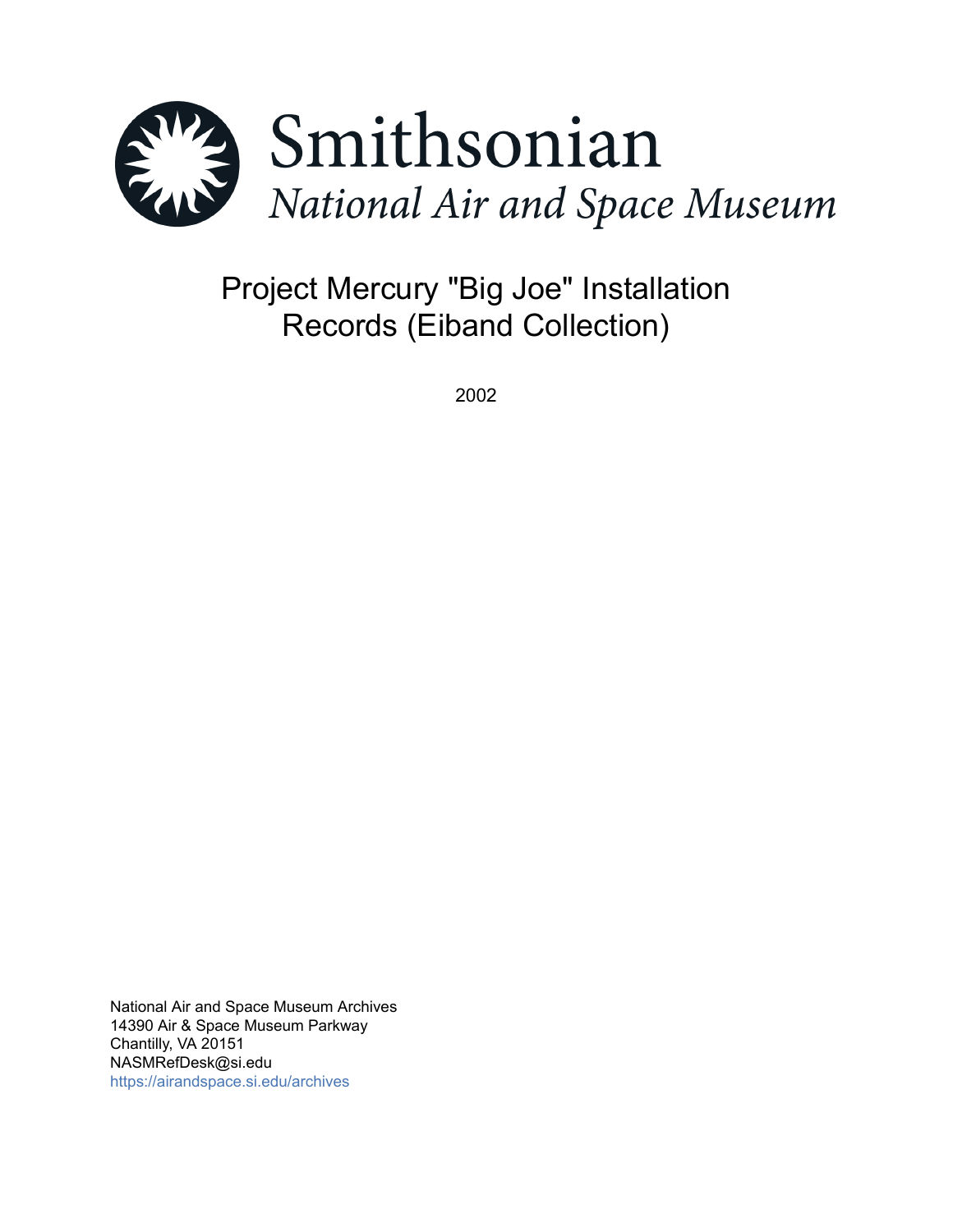# **Table of Contents**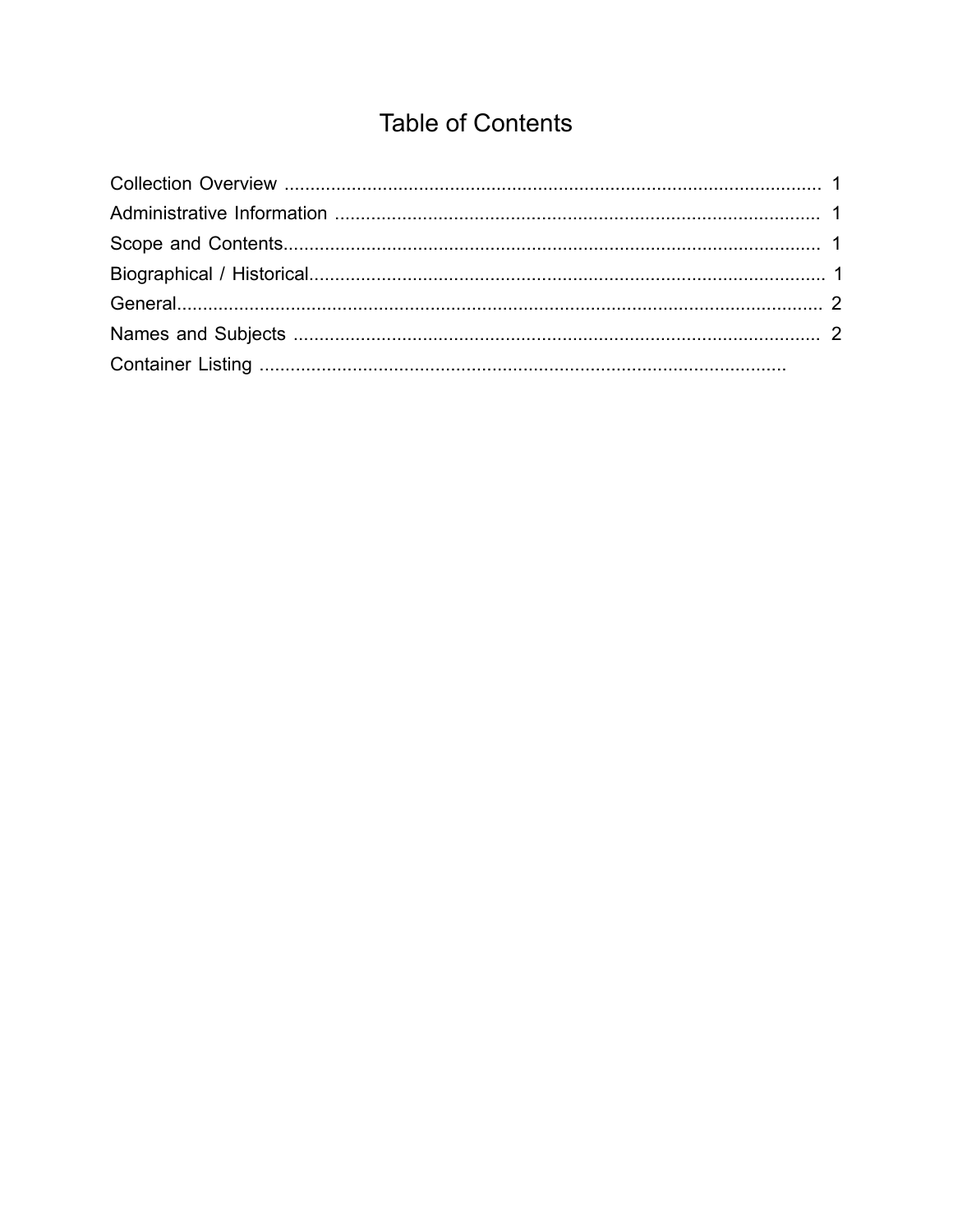| <b>Repository:</b> | National Air and Space Museum Archives                             |
|--------------------|--------------------------------------------------------------------|
| Title:             | Project Mercury "Big Joe" Installation Records (Eiband Collection) |
| Date:              | 1959                                                               |
| Identifier:        | NASM XXXX 0189                                                     |
| Creator:           | United States. National Aeronautics and Space Administration       |
| Extent:            | 2.18 Cubic feet ((2 records center boxes))                         |
| Language:          | English.                                                           |

## <span id="page-2-0"></span>**Collection Overview**

#### <span id="page-2-1"></span>**Administrative Information**

#### Acquisition Information

A. Martin Eibrand, Goddard Space Flight Center, NASA, Gift, unknown, XXXX-0189, unknown

#### Restrictions

No restrictions on access

#### Conditions Governing Use

Material is subject to Smithsonian Terms of Use. Should you wish to use NASM material in any medium, please submit an Application for Permission to Reproduce NASM Material, available at [Permissions Requests](http://airandspace.si.edu/permissions)

## <span id="page-2-3"></span>**Biographical / Historical**

Soon after the organization of the National Aeronautics and Space Administration (NASA) in October 1959, that agency selected Project Mercury as the first United States manned space program. The project was planned to launch a single man into Earth orbit and return him to Earth. Before launching a manned flight NASA planned a series of unmanned launches with the Mercury spacecraft/launch vehicle combinations to insure the success of later manned flights. The first successful launch of an instrumented Mercury boiler plate capsule, dubbed 'Big Joe' occurred on 9 September 1959 on an Atlas-10D booster from Cape Canaveral. The capsule reached an altitude of 161km (100 miles)e successfully reentering the atmosphere.

## <span id="page-2-2"></span>**Scope and Contents**

This collection contains data on the Big Joe capsule and its operation. The material includes blueprints of the thermocouple, telemetry, cooling, instrument, intercom, and other systems. It also contains notes and information on operations, afterbody assembly, personnel assignments, and safety measures, as well as other aspects of the work performed with the capsule during the Big Joe project.